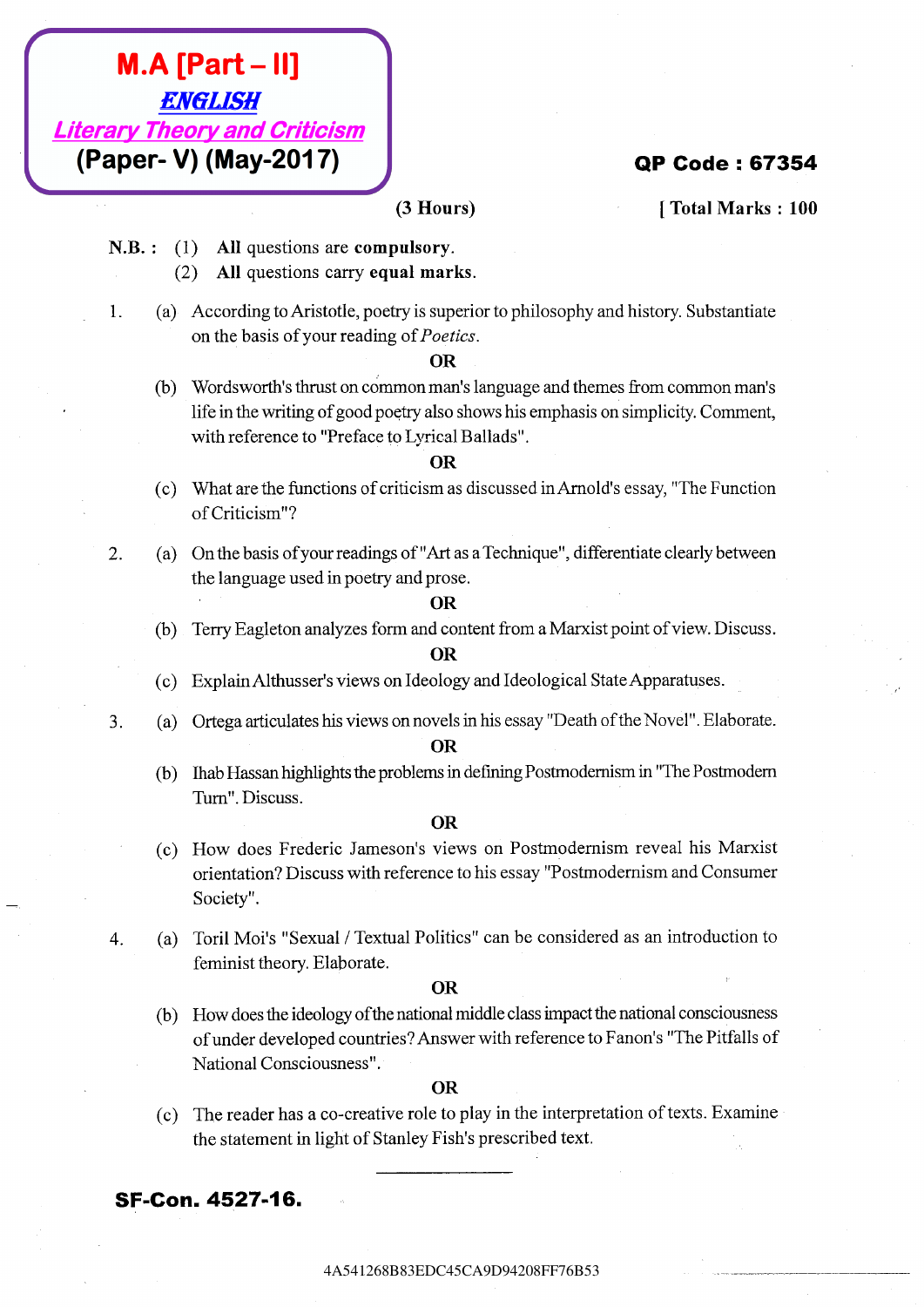# **EXACTION**<br> **EXACTION RECORDING ANGLES (C) AND QUESTIONS CONTINUES (C)**<br> **CONFIDERATION**<br> **C** (2) ALCONS CONTINUES CONTINUES CONTINUES CONTINUES (C)<br> **CONFIDERATIONS CONTINUES CONTINUES CONTINUES**<br> **C** (2) CONFIDERATIONS **EXAMPLE - 11)**<br> **EXACTES**<br> **EXACTES**<br> **EXACTES**<br> **EXACTES**<br> **EXACTES**<br> **EXACTES**<br> **EXACTES**<br> **EXACTES**<br> **EXACTES**<br> **EXACTES**<br> **EXACTES**<br> **EXACTES**<br> **EXACTES**<br> **EXACTES**<br> **EXACTES**<br> **EXACTES**<br> **EXACTES**<br> **EXACTES**<br> **EXACT EXCLUSH**<br> **EXCLUSHER CADEA TRANSPART (TRANSPART)**<br> **(Paper- VI) (May-2017)**<br>
(2) Lissues)<br>
(2) AM operations and exceptions within (i.e., (a) The Second Fig. 2014<br>
(3) Computer and the construction of the internet of Cap **EACT FOR CONTRACT ACTS CAN A42C27**<br> **EACT CADE AND THE TOWARD CONTRACT CADE A43CF7282**<br>
(Paper-VI) (May-2017)<br>
(B) The Code : 67431<br>
(Paper-VI) (May-2017)<br>
(B) The Code is expected for the compute of the computer of the **EXECTLEST**<br> **EXECTLEST**<br> **EXECUTION CONTINUES ARE CONSULTERED**<br> **EXECUTION CONSULTERED**<br> **EXECUTION CONSULTERED**<br> **EXECUTION CONSULTS**<br> **EXECUTION CONSULTS**<br> **EXECUTION CONSULTS**<br> **EXECUTION CONSULTS**<br> **EXECUTION CONSULT EXECRET - III)**<br> **EXECRET CONTINUES AND CONTINUES ARE:** (PROPRIE TO CONTINUES) (The CONTINUES) (PROPRIE TO CONTINUES) (2) The CONTINUES CONTINUES ARE (1) The CONTINUES CONTINUES ARE (2) The CONTINUES CONTINUES AND CONTIN **EXECUTSH**<br> **EXECUTSHE**<br> **CHECT FOR EXECUTION 2022 OF THE SURFACE CONTINUES (CREATIVE CONTINUES)<br>
<b>PARE:**<br>
(C) And operation are a somptiony.<br>
1. All operation are a somptiony.<br>
1. All operation are a somptiony.<br>
1. All o **EXECUTSH**<br> **EXECUTSHE**<br> **CHECT FOR EXECUTION 2022 OF THE SURFACE CONTINUES (CREATIVE CONTINUES)<br>
<b>PARE:**<br>
(C) And operation are a somptiony.<br>
1. All operation are a somptiony.<br>
1. All operation are a somptiony.<br>
1. All o **EXECUTSH**<br> **EXECUTSHE**<br> **CHECT FOR EXECUTION 2022 OF THE SURFACE CONTINUES (CREATIVE CONTINUES)<br>
<b>PARE:**<br>
(C) And operation are a somptiony.<br>
1. All operation are a somptiony.<br>
1. All operation are a somptiony.<br>
1. All o **EXECUTSH**<br> **EXECUTSHE**<br> **CHECT FOR EXECUTION 2022 OF THE SURFACE CONTINUES (CREATIVE CONTINUES)<br>
<b>PARE:**<br>
(C) And operation are a somptiony.<br>
1. All operation are a somptiony.<br>
1. All operation are a somptiony.<br>
1. All o **EXECUTSH**<br> **EXECUTSHE**<br> **CHECT FOR EXECUTION 2022 OF THE SURFACE CONTINUES (CREATIVE CONTINUES)<br>
<b>PARE:**<br>
(C) And operation are a somptiony.<br>
1. All operation are a somptiony.<br>
1. All operation are a somptiony.<br>
1. All o **EXECUTSH**<br> **EXECUTSHE**<br> **CHECT FOR EXECUTION 2022 OF THE SURFACE CONTINUES (CREATIVE CONTINUES)<br>
<b>PARE:**<br>
(C) And operation are a somptiony.<br>
1. All operation are a somptiony.<br>
1. All operation are a somptiony.<br>
1. All o **EXECUTSH**<br> **EXECUTSHE**<br> **CHECT FOR EXECUTION 2022 OF THE SURFACE CONTINUES (CREATIVE CONTINUES)<br>
<b>PARE:**<br>
(C) And operation are a somptiony.<br>
1. All operation are a somptiony.<br>
1. All operation are a somptiony.<br>
1. All o **EXAMPLE THISTER CONTROLS CONTROLS CONTROLS CONTROLS CONTROLS CONTROLS CONTROLS CONTROLS CONTROLS CONTROLS CONTROLS CONTROLS CONTROLS CONTROLS CONTROLS CONTROLS CONTROLS CONTROLS CONTROLS CONTROLS CONTROLS CONTROLS CONTRO EXAMPLE THE SECTION CONTROL CONTROL CONTROL CONTROL CONTROL CONTROL CONTROL CONTROL CONTROL CONTROL CONTROL CONTROL CONTROL CONTROL CONTROL CONTROL CONTROL CONTROL CONTROL CONTROL CONTROL CONTROL CONTROL CONTROL CONTROL EXAMPLONT - HITCHNORY CARD CADEAA4D1E9459**<br> **EXAMPLON CADEAA4D1E945**<br> **EXAMPLE CADEAA4D1E9459**<br> **EXAMPLE CADEAA4D1E94519**<br> **EXAMPLE CADEAA4D1E94519**<br> **EXAMPLE CADEAA4D1E94519**<br> **EXAMPLE CADEAA4D1E94519**<br> **EXAMPLE CADEAA4 EXAMPLE - III)**<br> **EXAMPLE 2222**<br> **EXAMPLE 2222** C27<br> **EXAMPLE 2222** C27<br> **EXAMPLE 2222** C27<br> **CADEA CADEA**<br> **CADEA**<br> **CADEA**<br> **CADEA**<br> **CADEA**<br> **CADEA**<br> **CADEA**<br> **CADEA**<br> **CADEA**<br> **CADEA**<br> **CADEA**<br> **CADEA**<br> **CADEA**<br> **C EXAPCHEFT**<br> **EXAPCHEFT CADEAA4D1E9459**<br> **CPICACTER ANGLESSE**<br> **CPICACTER CADEA**<br> **CPICAL CADEA**<br> **CPICAL CADEA**<br> **CPICATE CADEA**<br> **CPICATE CADEA**<br> **CPICATE CADEA**<br> **CPICATE CADEA**<br> **CPICATE CADEA**<br> **CPICATE CADEA**<br> **CPIC EXAMPLON CAN FRACT-HID**<br> **EXACTION ADVANTAGES**<br> **EXACTION ADVANTAGES**<br> **EXACTION CADEAA1D1E943**<br> **EXACTION CADEAA4D1E943**<br> **EXACTION CADEAA4D1E943**<br> **EXACTION CADEAA** DISTURBATION CONTINUES.<br> **EXACTION CADEA** DISTURBATIO **Example 22**<br> **Example 22** C27 **C27**<br> **C27 C27 C27 C27 C27 C27 C27 C27 C27 C27 C27 C27 C27 C27 C27 C27 C27 C27 C27 C27 C27 C27 C27 C27 C27 C27 C27 C27 C27 C27 C2**

- 
- 

- 
- 
- 

- 
- 

- 
-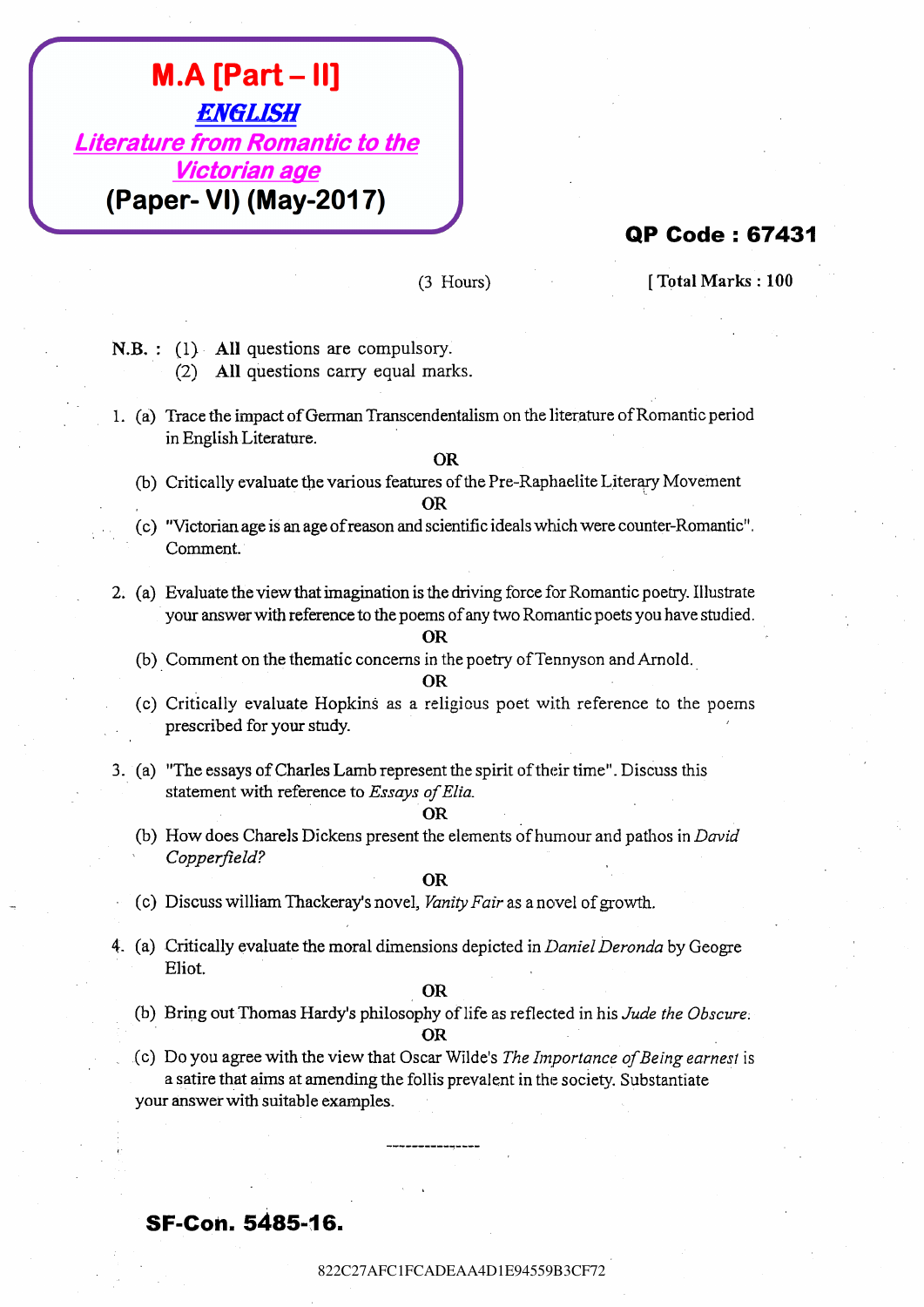

# **Q.P. Code :13413**

**(Time: 3Hours) (Time: 3Hours) (Time: 3Hours)** 

- **N. B.: (1) All** questions are **Compulsory**.
	- **(2) All** questions carry **equal** marks.
- **C**2). A code is 19 E99 C<sub>2</sub> (2) All questions are not approximately and the effect of the effect of the effect of the effect of the effect of the effect of the effect of the effect of the effect of the effect of the effe C<br> **C**2DF5C6<sup>2</sup>**E915**<br>
C**3** AT questions are Computative;<br>
C3 AT questions care Computative;<br>
C3 AT questions care Computative;<br>
C3 AT questions care Computative;<br>
C3 AT questions care computative;<br>
C3 AT questions care c C2DF5C445B501E99B517E9C32B13AC8DC2DF5C445B501E99B517E9C32B13AC8DC2DF5C445B501E99B517E9C32B13AC8DC2DF5C445B501E99B517E9C32B13AC8DC2DF5C445B501E99B517E9C32B13AC8DC2DF5C445B501E99B517E9C32B13AC8D **EAR APPROx.** B<br> **C2PF-CO6E 33443**<br>
CF-CO6E 33443<br>
CF-CO6E 33443<br>
CF-CO6E 33443<br>
CF-CO6E 34443<br>
CF-CO6E 34443<br>
CF-CO6E 34443<br>
LEVEL CHE COFF-COMPART COMPART ACTIONS AT THE CONSULTATION CONSULTATIONS CONSULTATIONS CONSULTA **C**<br> **C** And (Professor C3B)<br>
CFFsc6<sup>25</sup>(B501)<br>
CP. **Code:** 138413<br>
CP. **Code:** 138413<br>
CP. Code: 138413<br>
CP. Code: 138413<br>
CP. Code: 138413<br>
CP. Code: 138413<br>
CP. Code: 149616<br>
CP. All accordos on any distribution and th C2DF5C445B501E99B517E9C32B13AC8DC2DF5C445B501E99B517E9C32B13AC8DC2DF5C445B501E99B517E9C32B13AC8DC2DF5C445B501E99B517E9C32B13AC8DC2DF5C445B501E99B517E9C32B13AC8DC2DF5C445B501E99B517E9C32B13AC8D C2DF5C445B501E99B517E9C32B13AC8DC2DF5C445B501E99B517E9C32B13AC8DC2DF5C445B501E99B517E9C32B13AC8DC2DF5C445B501E99B517E9C32B13AC8DC2DF5C445B501E99B517E9C32B13AC8DC2DF5C445B501E99B517E9C32B13AC8D C2DF5C445B501E99B517E9C32B13AC8DC2DF5C445B501E99B517E9C32B13AC8DC2DF5C445B501E99B517E9C32B13AC8DC2DF5C445B501E99B517E9C32B13AC8DC2DF5C445B501E99B517E9C32B13AC8DC2DF5C445B501E99B517E9C32B13AC8D C2DF5C445B501E99B517E9C32B13AC8DC2DF5C445B501E99B517E9C32B13AC8DC2DF5C445B501E99B517E9C32B13AC8DC2DF5C445B501E99B517E9C32B13AC8DC2DF5C445B501E99B517E9C32B13AC8DC2DF5C445B501E99B517E9C32B13AC8D C2DF5C445B501E99B517E9C32B13AC8DC2DF5C445B501E99B517E9C32B13AC8DC2DF5C445B501E99B517E9C32B13AC8DC2DF5C445B501E99B517E9C32B13AC8DC2DF5C445B501E99B517E9C32B13AC8DC2DF5C445B501E99B517E9C32B13AC8D C2DF5C445B501E99B517E9C32B13AC8DC2DF5C445B501E99B517E9C32B13AC8DC2DF5C445B501E99B517E9C32B13AC8DC2DF5C445B501E99B517E9C32B13AC8DC2DF5C445B501E99B517E9C32B13AC8DC2DF5C445B501E99B517E9C32B13AC8D C2DF5C445B501E99B517E9C32B13AC8DC2DF5C445B501E99B517E9C32B13AC8DC2DF5C445B501E99B517E9C32B13AC8DC2DF5C445B501E99B517E9C32B13AC8DC2DF5C445B501E99B517E9C32B13AC8DC2DF5C445B501E99B517E9C32B13AC8D C2DF5C445B501E99B517E9C32B13AC8DC2DF5C445B501E99B517E9C32B13AC8DC2DF5C445B501E99B517E9C32B13AC8DC2DF5C445B501E99B517E9C32B13AC8DC2DF5C445B501E99B517E9C32B13AC8DC2DF5C445B501E99B517E9C32B13AC8D **C**<br> **C**<sub>2</sub>P<sub>2</sub> Equation According C2DF5C45B517E92C45B517<br>
CFR-B6 (11 All questions curry equal numbers).<br>
CFR-B6 (11 All questions curry equal numbers).<br>
L. (a) Clemballe the interest of Modernic and interest on the and **C**<br> **C**<sub>2</sub>B<sub>5</sub> E9<sub>2</sub>EF (**C**) **C**<sub>2</sub>B<sub>5</sub> (**C**) **C**<sub>2</sub>B<sub>5</sub> (**C**) **C**<sub>2</sub>B<sub>5</sub> (**C**) **C**<sub>2</sub>B<sub>5</sub> (**C**) **C**<sub>2</sub>B<sub>5</sub> (**C**) **C**<sub>3</sub>B517<br>
CALC (**C**) **C C**<sub>3</sub>B13<sup>2</sup>C45 (**C**) **C C C**<sub>3</sub>EF (**C**) **C C C**<sub>3</sub>EF (**C**) **C C C** C2DF5C445B501E99B517E9C32B13AC8DC2DF5C445B501E99B517E9C32B13AC8DC2DF5C445B501E99B517E9C32B13AC8DC2DF5C445B501E99B517E9C32B13AC8DC2DF5C445B501E99B517E9C32B13AC8DC2DF5C445B501E99B517E9C32B13AC8D **CALC**<br> **C21** E1.3 (a) Consider the unit material structure)<br> **C21**. **C**<sub>2</sub> Code 138413<br>
C<sub>2</sub> C (a) Consider the unit material case<br>
1. (a) Consider the unit material case (a) Modernial and monotones and analytical struct **CFF C5C4545**<br> **CFF** C5C44545 CFF C6C453845<br>
CFF C6C45454545 CF<br>
CFF C6C454545454545<br>
CFF C6C45454545454545<br>
CFF C6C4545454545454545<br>
CFF C6C456454545454545456<br>
LGC CONSider the influence with orthosoic and the constructi **EXAMPLE 19**<br> **C2DF5C451501E91517E91E91**<br> **C2DF5C451517E91E91**<br> **C2DF5C445B517E91E91**<br> **C2DF5C445B517E91E91**<br> **C2DF5C445B517E91E91**<br> **C2DF5C445E61**<br> **C2DF5C445E61**<br> **C2DF5C445E61**<br> **C2DF5C445E61**<br> **C2DF5C445E61**<br> **C3DF5C4** C2DF5C445B501E99B517E9C32B13AC8DC2DF5C445B501E99B517E9C32B13AC8DC2DF5C445B501E99B517E9C32B13AC8DC2DF5C445B501E99B517E9C32B13AC8DC2DF5C445B501E99B517E9C32B13AC8DC2DF5C445B501E99B517E9C32B13AC8D 1. (a) Consider the influence of Modernist art movements and architecture styles on Anglo-Irish Literature of the first half of  $20<sup>th</sup>$  century. Evaluate your answer with reference to appropriate literary texts.

# **OR**

(b) Illustrate the influence of two World Wars and the Irish Freedom Movement on Anglo-Irish literature of the 20<sup>th</sup> century with reference to appropriate non-prescribed texts.

# **OR**

- (c) Consider how Postmodern novels of the  $20<sup>th</sup>$  century are marked with intertextuality and pastiche. Illustrate your answer.
- 2. (a) Evaluate Virginia Woolf's *Mrs. Dalloway* as a narrative that focuses on the status of women in inter-war English society.

# **OR**

(b) Compare and contrast the definitions of love as discussed by major characters in D. H. Lawrence's *Women in Love*.

# **OR**

- (c) Analyse *The Buddha of Suburbia* as a comedy of character that rises out of the hollow expectations and fulfillments.
- 3. (a) Consider T. S. Eliot's *Burnt Norton a*s a semi-autobiographical meditation on past, time and consciousness. Illustrate your answer with instances from the text.

# **OR**

 (b) "The poetry of Wilfred Owen and W. H. Auden throws light upon the social realities of the time." Elaborate your answer with reference to the poems you have studied.

# **OR**

- (c) Evaluate how the poems of Seamus Heaney and Anne Stevenson combine the personal and the cultural experiences.
- 4. (a) Illustrate the character of Maurya of *Riders to the Sea* as an embodiment of the spirit and tragedy of Aran Island.

# **OR**

(b) "T. S. Eliot analyses martyrdom at spiritual, political and psychological levels in *Murder in the Cathedral.*" Discuss.

# **ARALDAR BRANDAR SARA DR**

 (c) Examine how Tom Stoppard's *Rosencrantz and Guidenstern Are Dead* as a parody of Shakespeare's *Hamlet.* ---------------------------------